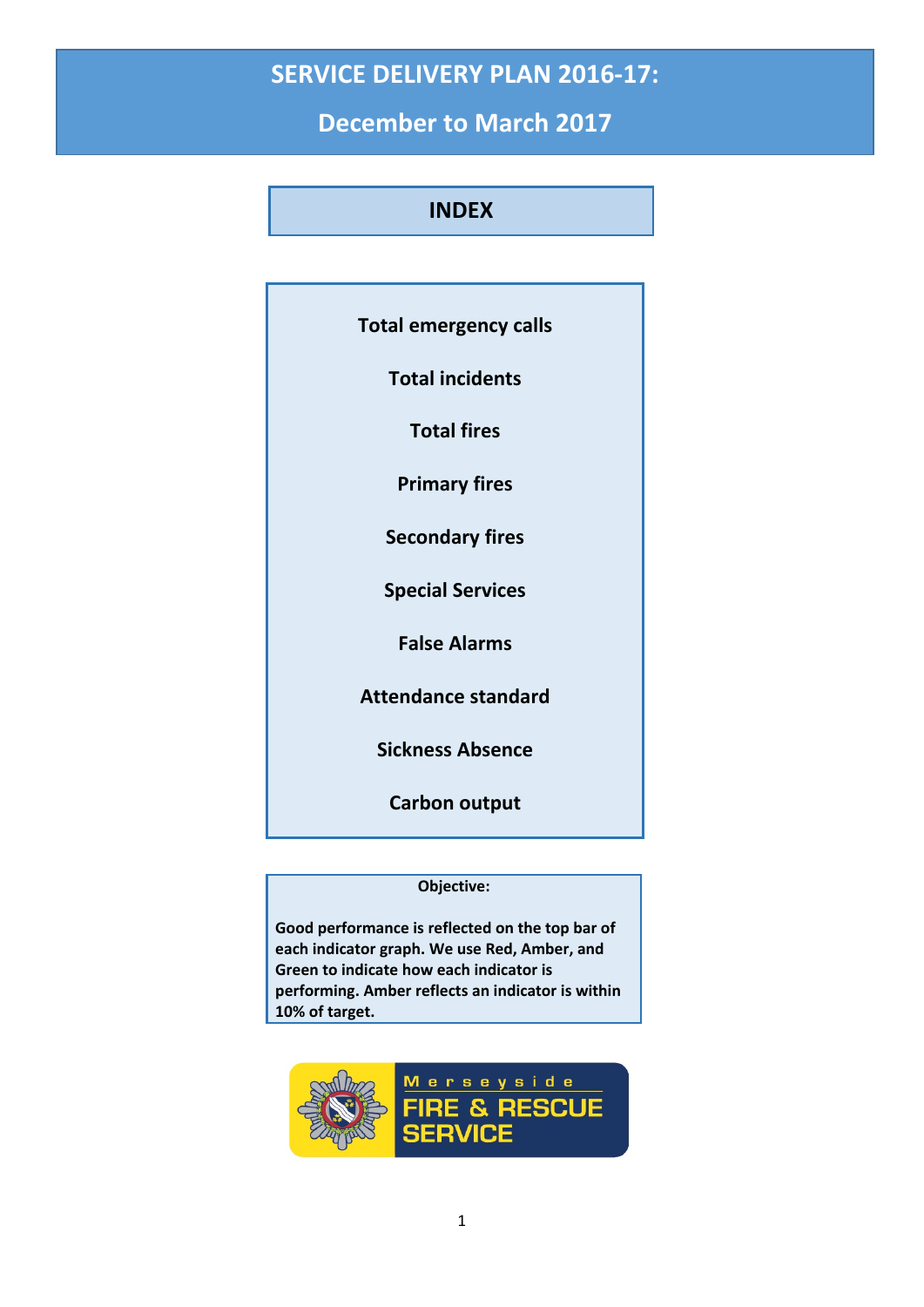#### **BENCHMARK INDICATORS**



### **TC00 Total number of emergency calls received**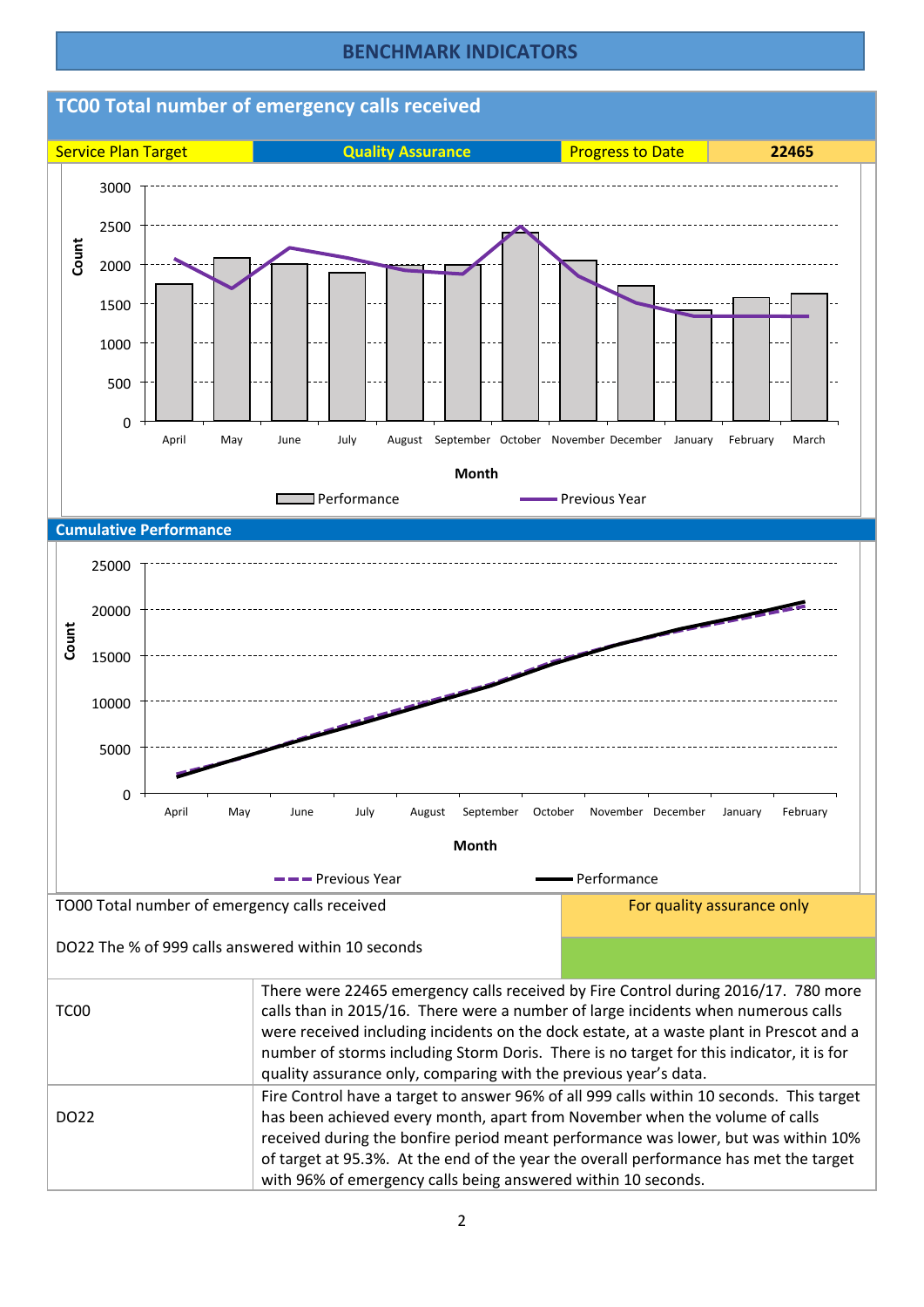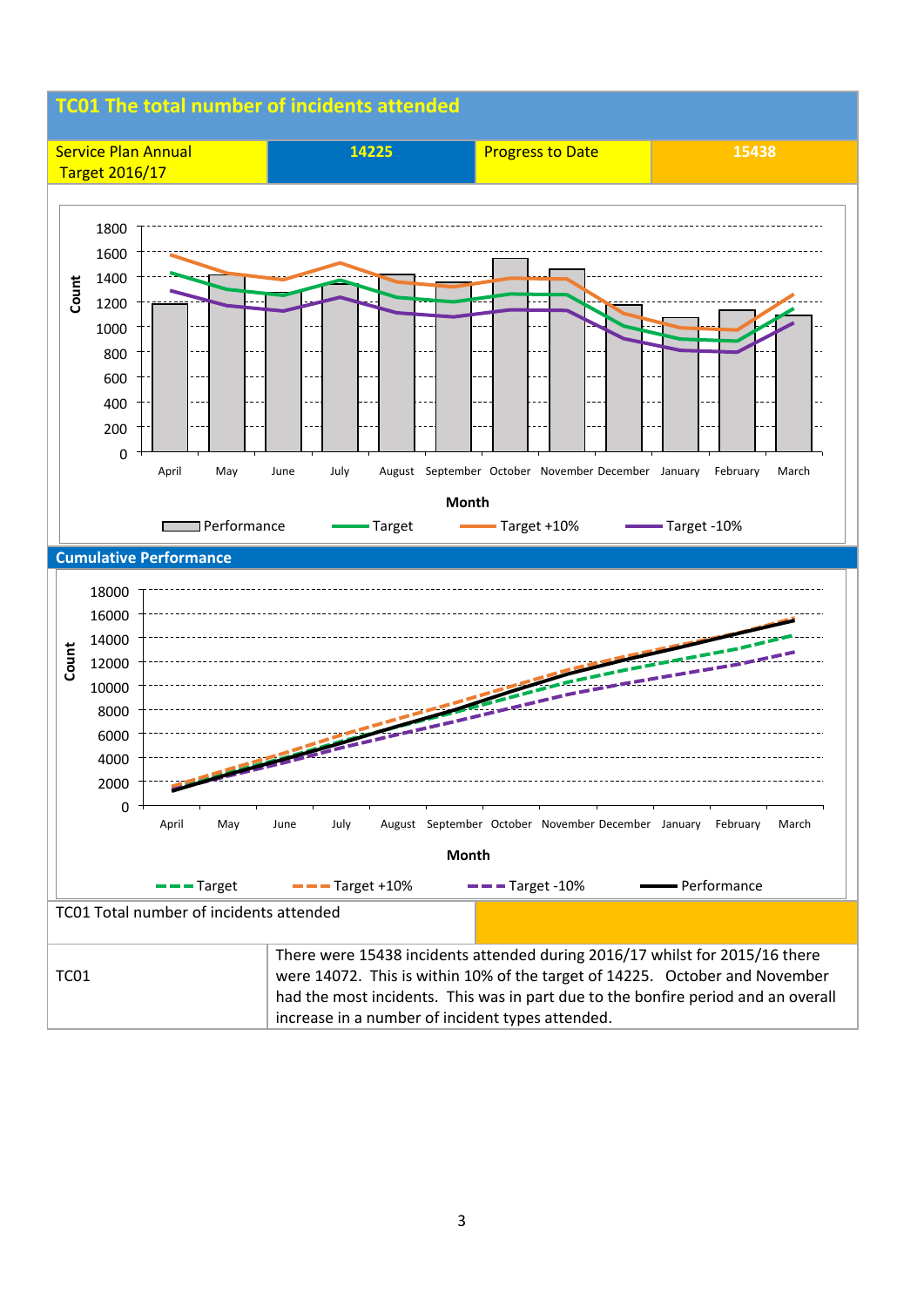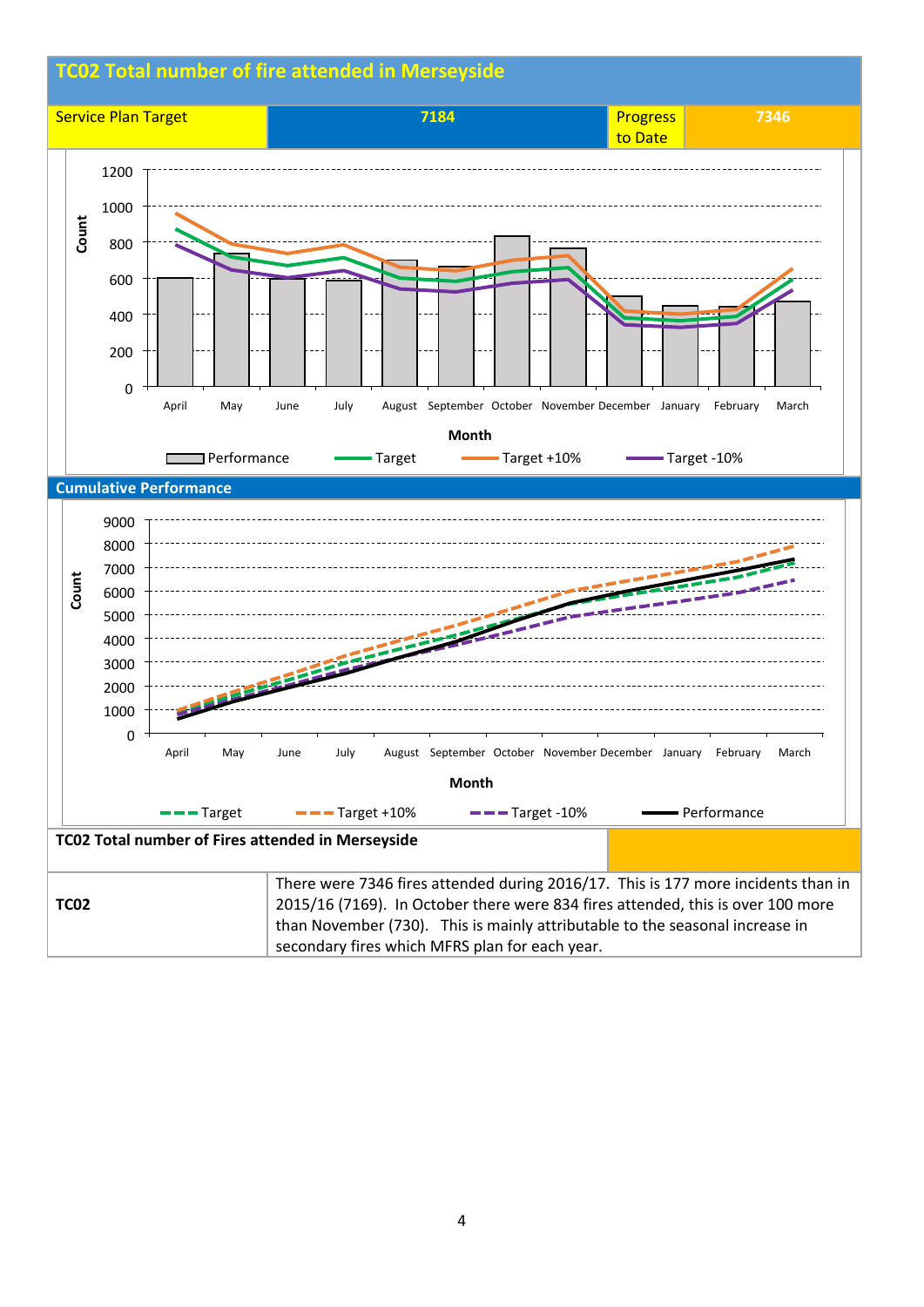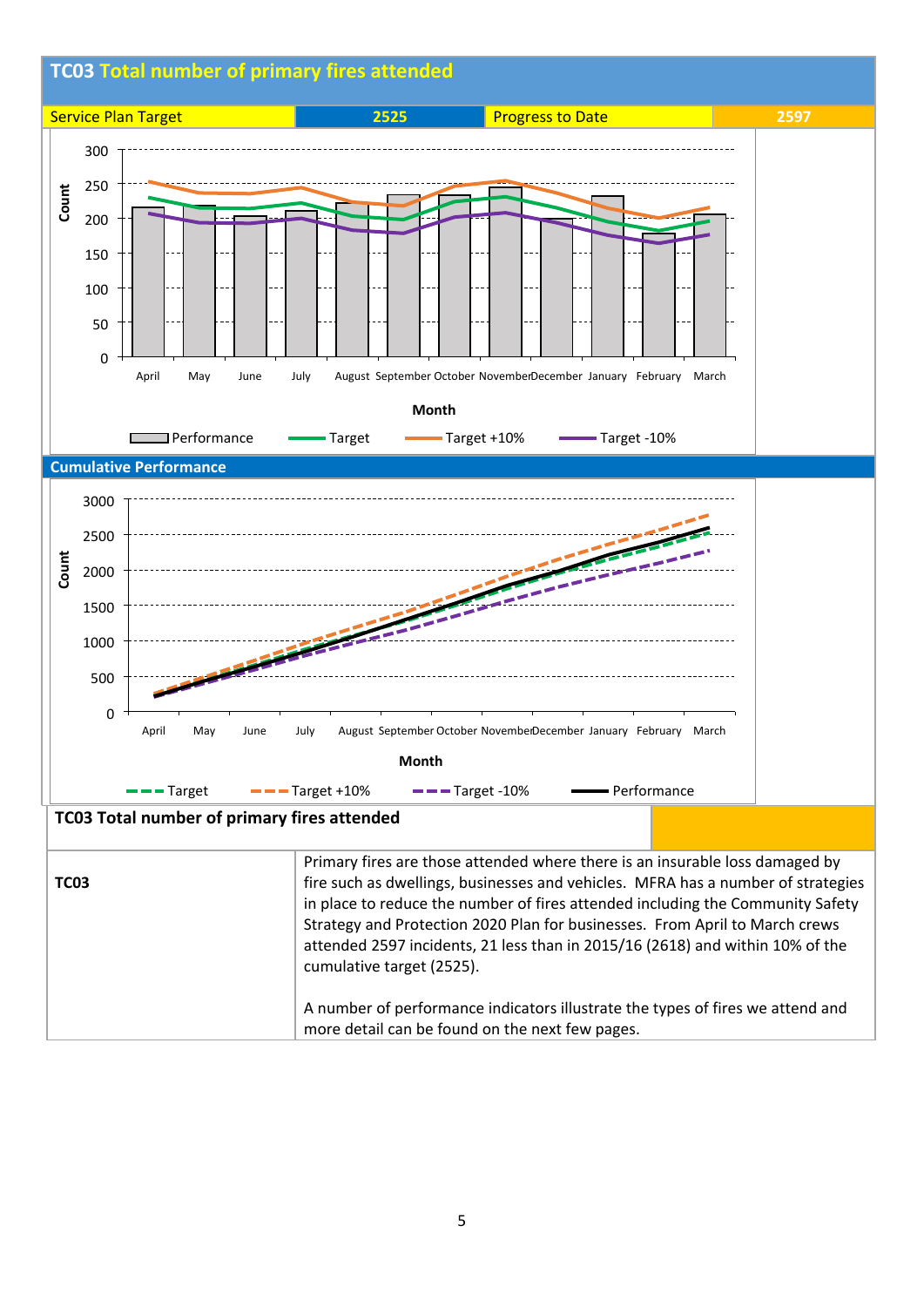|                    |                                                                                                                                                                                                                                                               | DC11 Number of accidental dwelling fires<br>DC12 Number of fatalities in accidental dwelling fires                                                                                                                                                                                                                                      |  |      |  |                         |  |  |  |  |     |
|--------------------|---------------------------------------------------------------------------------------------------------------------------------------------------------------------------------------------------------------------------------------------------------------|-----------------------------------------------------------------------------------------------------------------------------------------------------------------------------------------------------------------------------------------------------------------------------------------------------------------------------------------|--|------|--|-------------------------|--|--|--|--|-----|
|                    | DC13 Number of injuries in accidental dwelling fires                                                                                                                                                                                                          |                                                                                                                                                                                                                                                                                                                                         |  |      |  |                         |  |  |  |  |     |
|                    | DC14 Number of deliberate dwelling fires in occupied properties                                                                                                                                                                                               |                                                                                                                                                                                                                                                                                                                                         |  |      |  |                         |  |  |  |  |     |
|                    | DC15 Number of deliberate dwelling fires in unoccupied properties                                                                                                                                                                                             |                                                                                                                                                                                                                                                                                                                                         |  |      |  |                         |  |  |  |  |     |
|                    | DC16 Number of deaths occurring in deliberate dwelling fires                                                                                                                                                                                                  |                                                                                                                                                                                                                                                                                                                                         |  |      |  |                         |  |  |  |  |     |
|                    | DC17 Number of injuries occurring in deliberate dwelling fires                                                                                                                                                                                                |                                                                                                                                                                                                                                                                                                                                         |  |      |  |                         |  |  |  |  |     |
| <b>COMMENTARY:</b> |                                                                                                                                                                                                                                                               |                                                                                                                                                                                                                                                                                                                                         |  |      |  |                         |  |  |  |  |     |
| <b>DC11</b>        |                                                                                                                                                                                                                                                               | 991 accidental dwelling fires have been attended by crews during 2016/17. This is 95 less than<br>Accidental kitchen fires in dwellings owned by Registered Social Landlords are<br>last year.<br>monitored and with 166 incidents in 16/17 this was 41 less than 2015/16.                                                              |  |      |  |                         |  |  |  |  |     |
| <b>DC12</b>        |                                                                                                                                                                                                                                                               | Sadly there have been 7 fatalities in accidental dwelling fires compared to 16 fatalities during<br>2015/16. Five of the 7 were people over 70 years of age, in 2 incidents (resulting in 3<br>fatalities) the cause of ignition was given as electrical fires, 2 involved a dropped cigarette and<br>2 incidents were late fire calls. |  |      |  |                         |  |  |  |  |     |
| <b>DC13</b>        |                                                                                                                                                                                                                                                               | There were 93 injuries in accidental dwelling fires for this period. This is 19 less than 2015/16<br>(112) and 25 under target (118).                                                                                                                                                                                                   |  |      |  |                         |  |  |  |  |     |
| <b>DC14</b>        | The number of deliberate dwelling fires in occupied properties (170) was within 10% of the<br>annual target (167). Fires of this type are usually a criminal act and MFRA works closely with<br>partner agencies to prevent and reduce this type of incident. |                                                                                                                                                                                                                                                                                                                                         |  |      |  |                         |  |  |  |  |     |
| <b>DC15</b>        |                                                                                                                                                                                                                                                               | Deliberate dwelling fires in unoccupied properties (39) were below the annual target (48) and<br>9 fewer than 2015/16.                                                                                                                                                                                                                  |  |      |  |                         |  |  |  |  |     |
| <b>DC16</b>        | There have been no deaths in deliberate dwelling fires and there were 19 injuries, which is 4<br>fewer than the cumulative target (23).                                                                                                                       |                                                                                                                                                                                                                                                                                                                                         |  |      |  |                         |  |  |  |  |     |
|                    | <b>DC11 Number of accidental fires in dwellings</b>                                                                                                                                                                                                           |                                                                                                                                                                                                                                                                                                                                         |  |      |  |                         |  |  |  |  |     |
|                    | <b>Service Plan Target</b>                                                                                                                                                                                                                                    |                                                                                                                                                                                                                                                                                                                                         |  | 1072 |  | <b>Progress to Date</b> |  |  |  |  | 991 |
|                    | 140<br>120<br>$\mathbf{\bar{g}}^{100}_{80}$                                                                                                                                                                                                                   |                                                                                                                                                                                                                                                                                                                                         |  |      |  |                         |  |  |  |  |     |
|                    | 60<br>40                                                                                                                                                                                                                                                      |                                                                                                                                                                                                                                                                                                                                         |  |      |  |                         |  |  |  |  |     |

April May June July August September October NovemberDecember January February March

**Month**

Target Target Target +10% Target -10%

0 20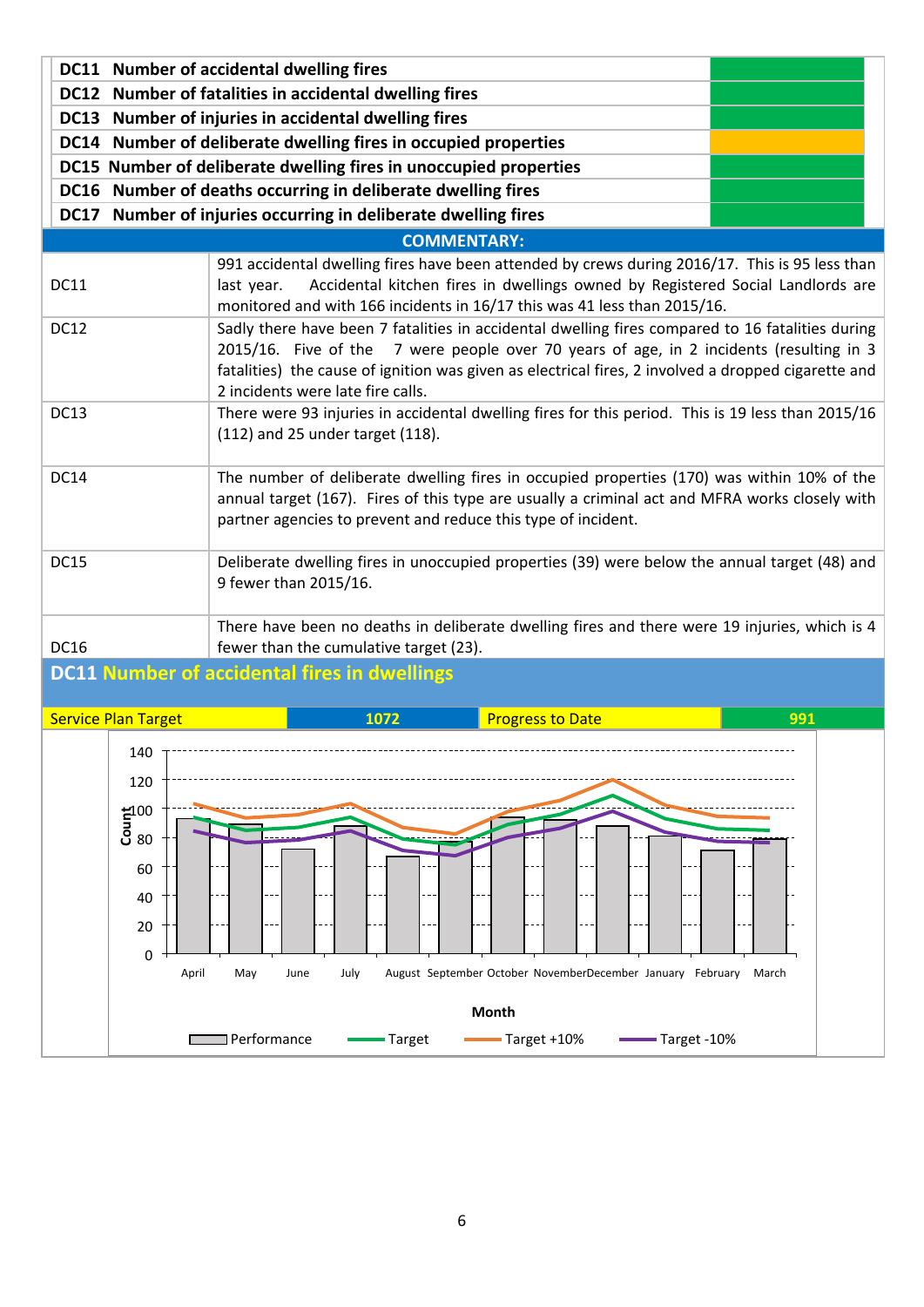

### **DC14 Number of deliberate dwelling fires in occupied properties**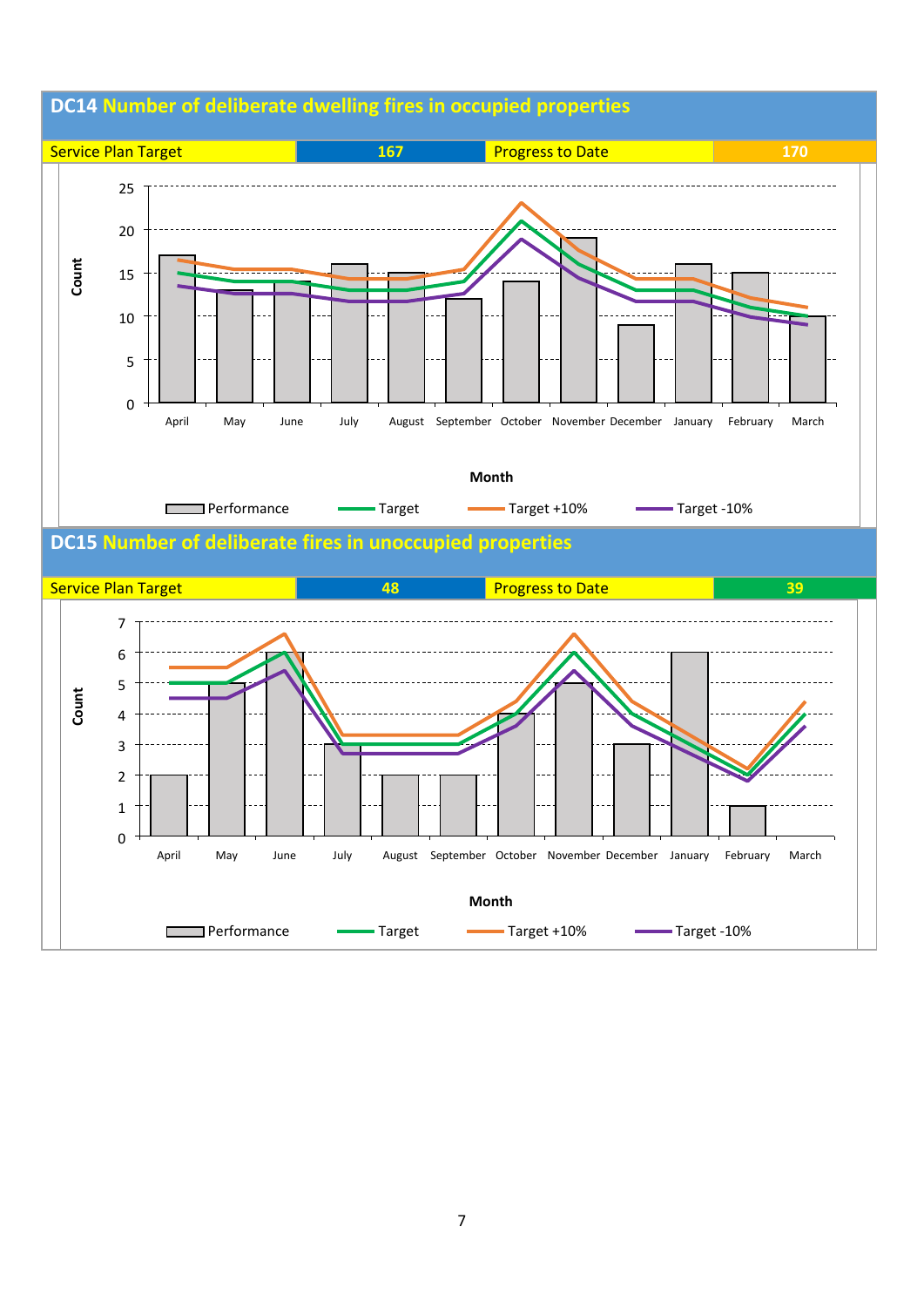| Home Fire Safety Checks (HFSC's)                 |      |      |      |      |              |  |  |  |  |
|--------------------------------------------------|------|------|------|------|--------------|--|--|--|--|
|                                                  | Dec  | Jan  | Feb  | Mar  | <b>TOTAL</b> |  |  |  |  |
| Completed by Stations                            | 3777 | 4068 | 3919 | 4642 | 49606        |  |  |  |  |
| Completed by stations, prevention staff and CRIS | 4331 | 4795 | 4620 | 5482 | 60386        |  |  |  |  |

Operational fire crews are expected to focus on status reports to select which addresses to deliver HFSC's to. These reports identify properties where residents are over 65 and as such considered at greater risk of fire. 61.3% of HFSC's in 2016/17 were delivered to homes identified from status reports (i.e. to homes where at least one resident was over 65). As crews also run regular local campaigns (for example when there has been a fatality in the area) several HFSCs are delivered to homes that do not appear on the status reports.

During 2016/17 operational fire crews have delivered 49606 HFSC's, compared to 35031 in 2015/16. Overall during 2016/17 60386 HFSC's were carried out by FRS fire crews, prevention staff and Community Risk Intervention Services (CRIS) (which ceased operations in December 2016).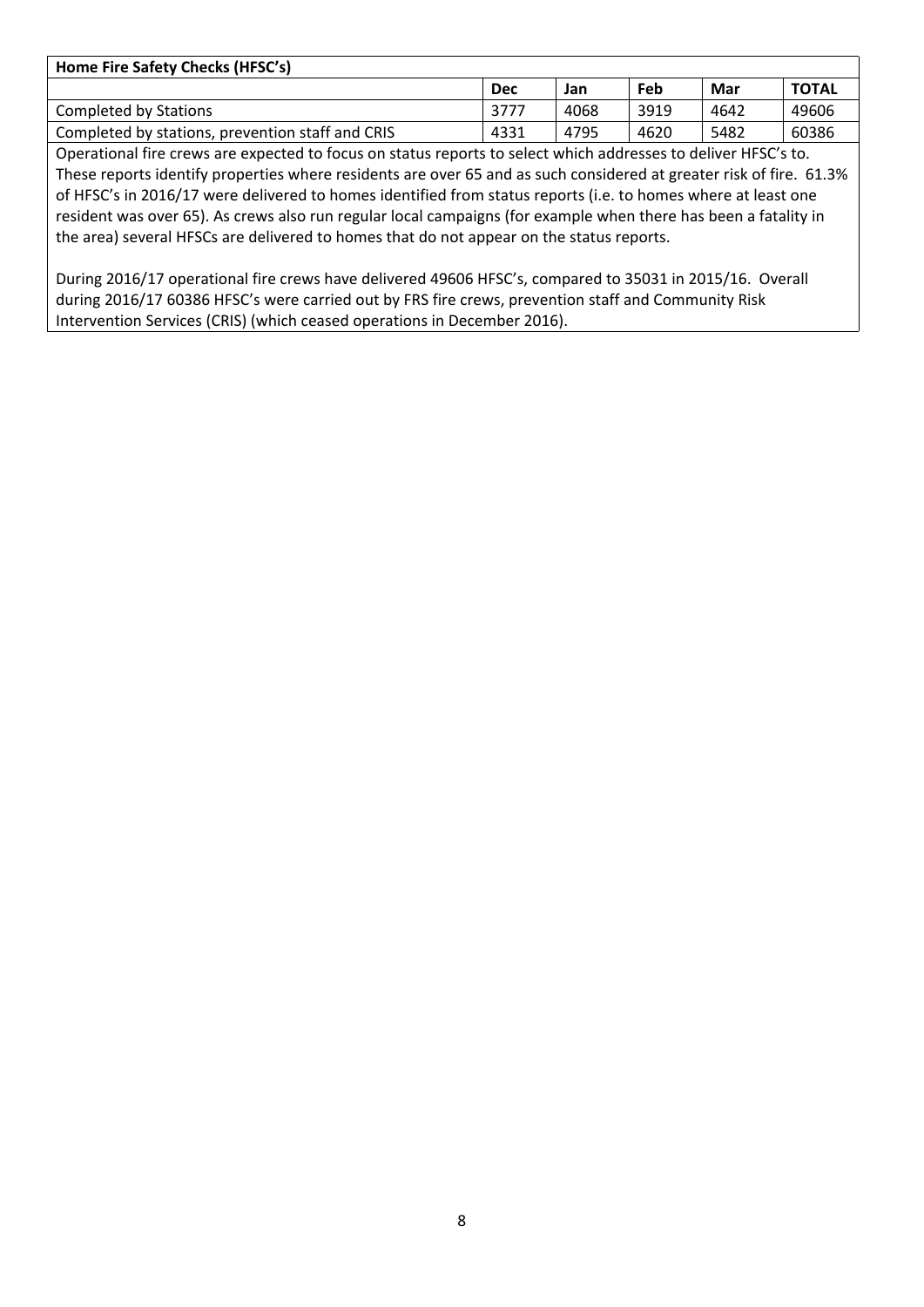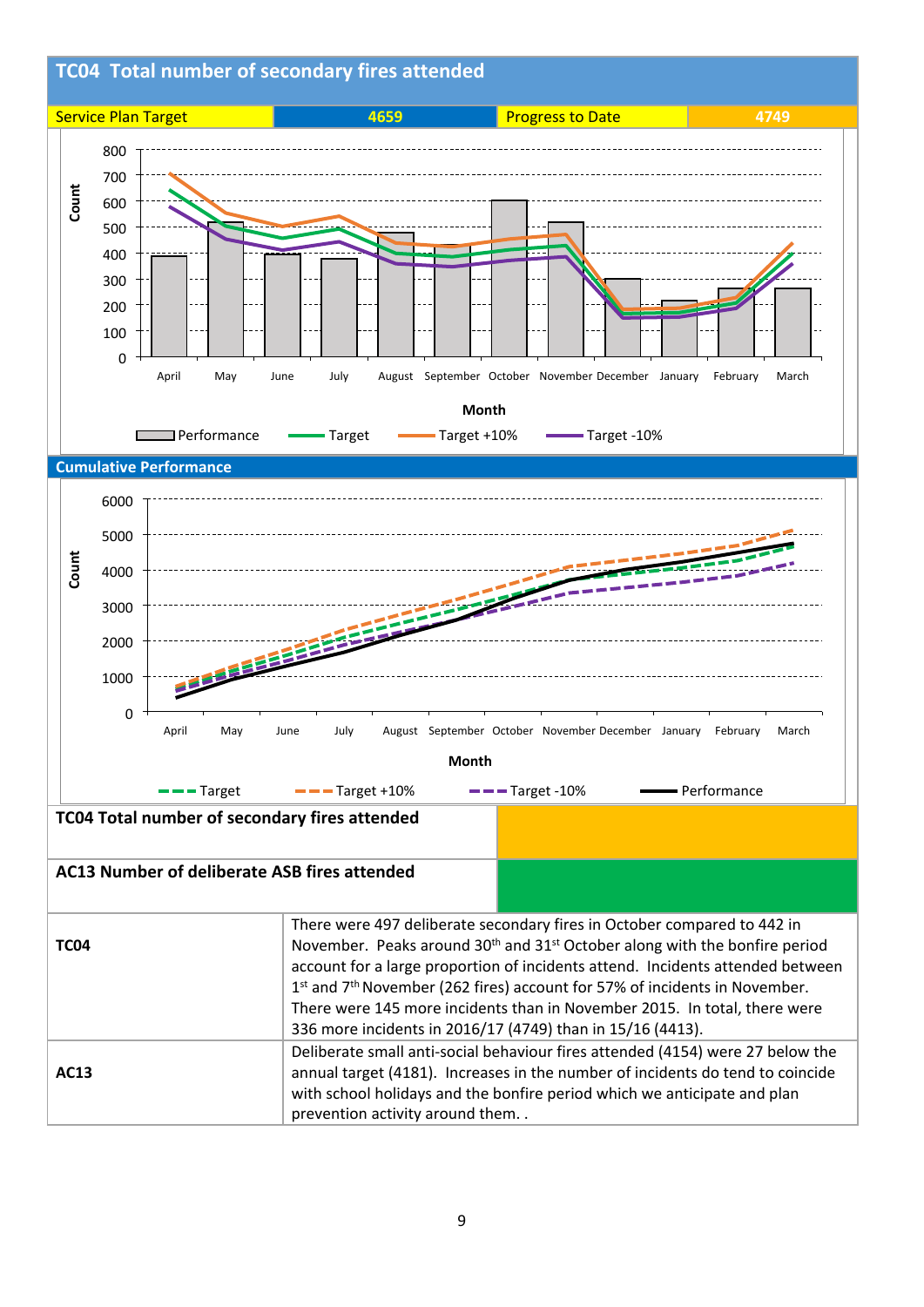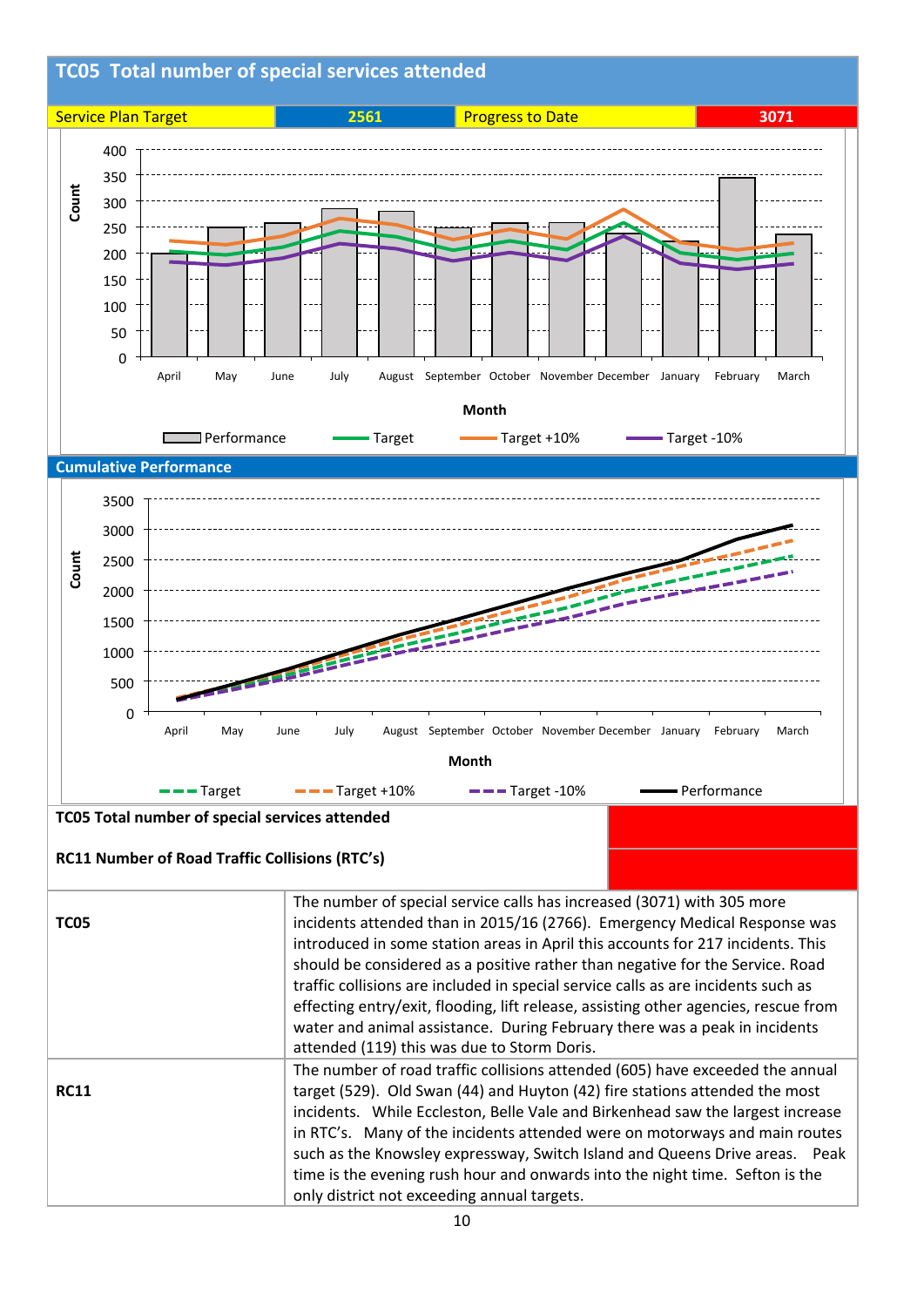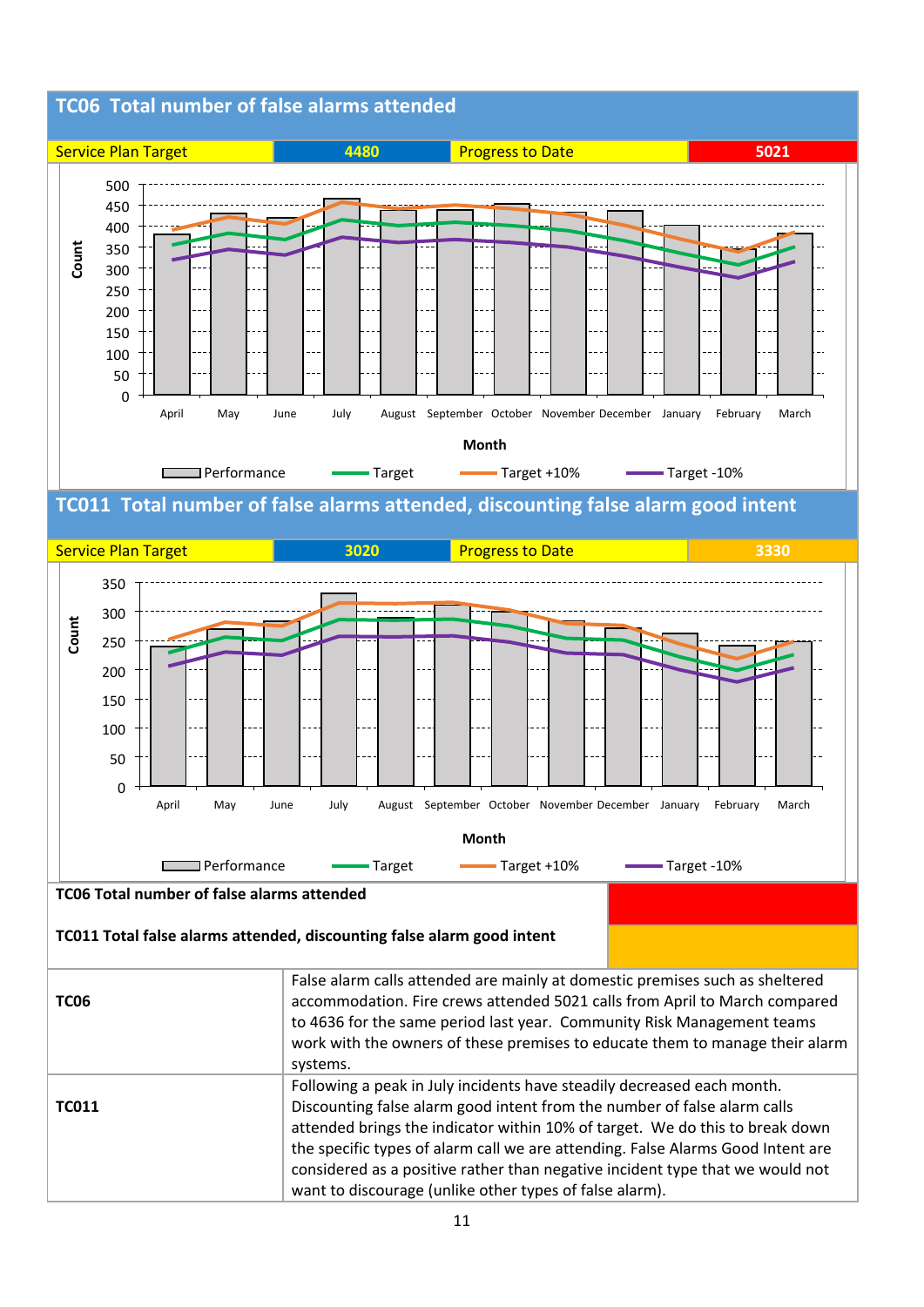## **TR08 Attendance standard – the first attendance of an appliance at all life risk incidents in 10 minutes**

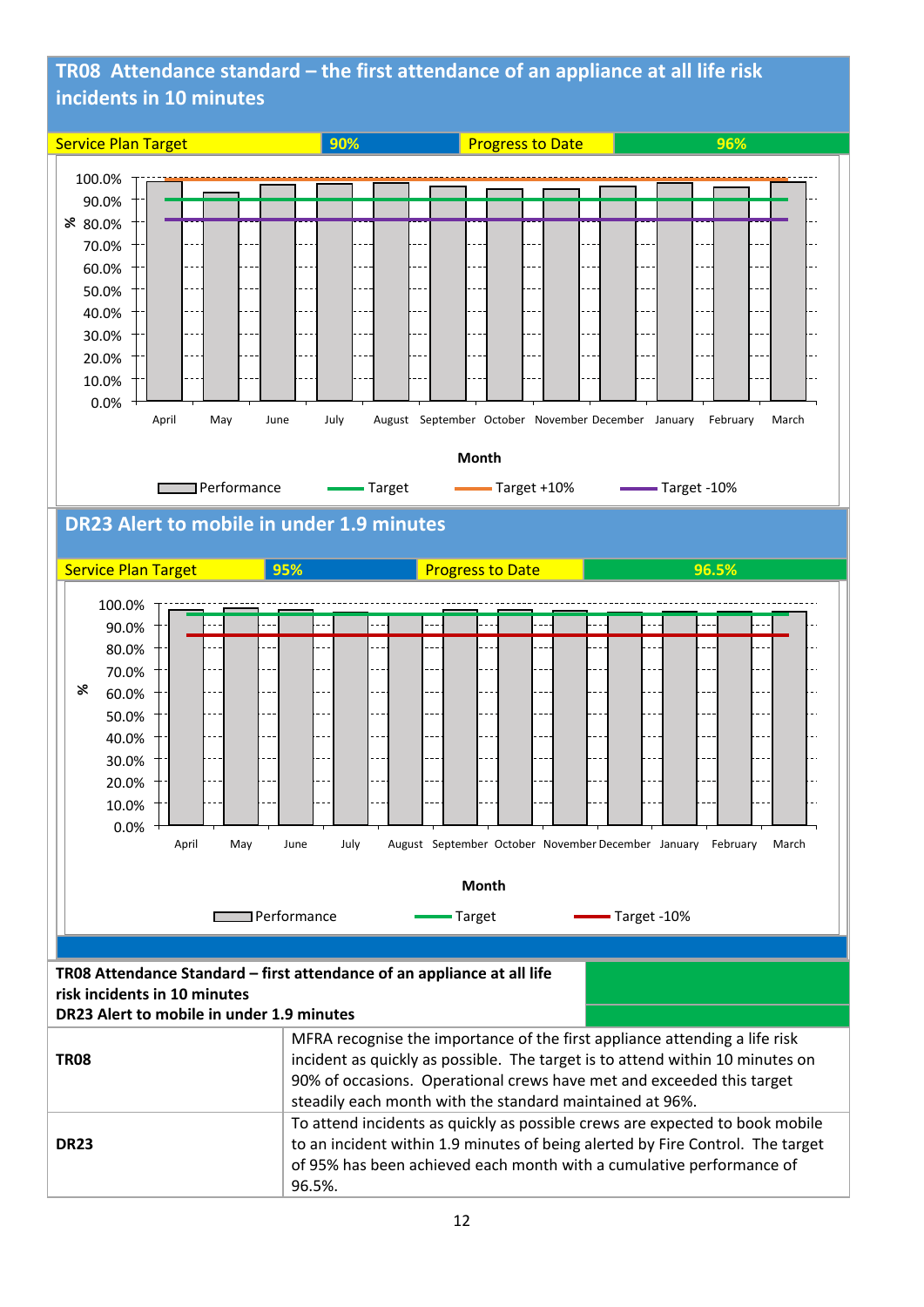